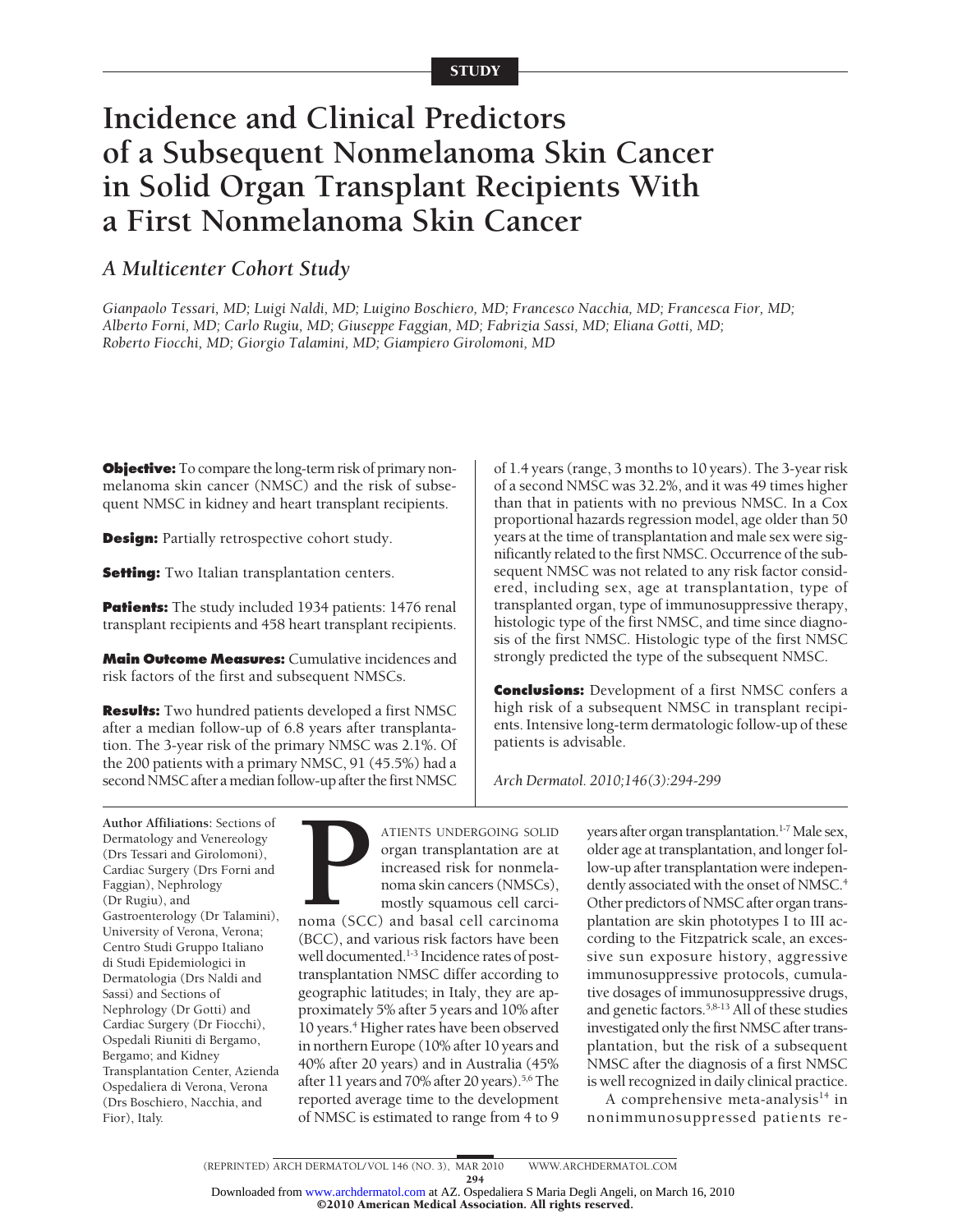ported a 3-year cumulative risk of 35% to 60% of a subsequent NMSC after a first NMSC of any type, BCC or SCC, with at least a 10-fold increase in incidence compared with the incidence of first tumors in the general population. In most patients, the histologic type of the subsequent NMSC was the same as that of the first NMSC.<sup>14</sup> In a recent study,<sup>15</sup> patients with both BCC and SCC were found to be at decreased risk of subsequent BCC compared with patients with BCC only. Male sex, older age, excessive recreational sun exposure, and the number of tumors at first consultation were considered independent predictors of the subsequent NMSC.<sup>14,15</sup> In solid organ transplant recipients, Euvrard et al<sup>16</sup> reported a 5-year cumulative risk of 71% of developing a second NMSC after a first index SCC. In this study, independent predictors of subsequent NMSC were multiple skin cancers at first examination, blue eyes, fair skin, blond hair, and transplantation before 1984. Minimization of immunosuppressive therapy after diagnosis of the first NMSC seemed to be protective.<sup>16</sup> To our knowledge, no studies have compared the risk factors of the first and subsequent NMSCs in transplant recipients. Better understanding of the timing of and the risk factors for a subsequent NMSC in solid organ transplant recipients would help in the design of a more rational follow-up approach to these patients.<sup>17</sup> The aim of this study was to analyze the incidence rates of, the timing of, and the risk factors for a second NMSC occurring after a first NMSC in a cohort of Italian kidney and heart transplant recipients.

#### METHODS

This was a partially retrospective cohort study. Between January 1, 1993, and December 31, 2008, 1934 consecutive kidney and heart transplant recipients at 2 Italian transplantation centers (Verona and Bergamo) were regularly followed up after transplantation. All of the patients were seen regularly at the outpatient nephrologic or cardiosurgical clinic, and those with cutaneous lesions were also seen by a dermatologist. In addition, every effort was made to collect information on any dermatologic diagnoses made outside the study centers. Detailed clinical records were available for all participants. Patients who had received the graft before the beginning of the study (367 of 1934 patients [19.0%]) were interviewed if they had undergone surgery for NMSC, and an accurate review was performed of their medical history, of the transplant registry, and of all the available clinical records. The diagnosis of NMSC was always confirmed by histologic analysis. Only patients with BCC and SCC were included in the present study. Thirteen patients, 9 with Bowen disease and 4 with keratoacanthoma, were excluded. For each patient, the following data were collected: age, sex, date of transplantation, type of immunosuppressive therapy, date of the first and second NMSCs (if any), and date and cause of loss from follow-up. For patients with NMSC, skin type, eye and hair color, and the presence of cutaneous keratotic lesions were also recorded. The NMSC had to meet 2 criteria to be considered new: the site of the new cancer could not be contiguous to a scar, which could represent a previously treated NMSC site, and it had to occur at least 3 months after treatment of the first NMSC. Patients with recurring NMSC at the site of a previous surgical procedure were not included in the present study. Seven patients developed the second NMSC within 3

months of the first NMSC and were excluded. Informed consent was provided by all the participants, and the study was approved by the local ethics committee.

# **IMMUNOSUPPRESSIVE THERAPY**

Induction therapy and maintenance immunosuppressive therapy varied by medical center and transplanted organ. Induction was usually performed with anti–interleukin 2 receptor monoclonal antibody (Simulect; Novartis AG, Basel, Switzerland) or antithymocyte immunoglobulins (bioMérieux Italia s.p.a., Bagno a Ripoli, Italy or Genzyme Corp, Cambridge, Massachusetts). Long-term maintenance immunosuppressive therapy, either alone or in various combinations, included azathioprine (1.0- 2.5 mg/kg/d), cyclosporine (3-9 mg/kg/d), oral methylprednisolone (5-10 mg/d), oral tacrolimus (0.15-0.30 mg/kg/d), mycophenolate mofetil (2 g/d), and, with increasing frequency, sirolimus or everolimus.<sup>11-13</sup> Acute rejection was usually treated with pulsed methylprednisolone (0.5-1.0 g/d for 3 consecutive days). Corticosteroid-resistant acute rejection was treated with plasmapheresis, muromonab (anti-CD3 monoclonal antibody), or antithymocyte immunoglobulins.14-16,18,19

## **STATISTICAL ANALYSIS**

Cumulative incidences of the first and second NMSCs were computed. Concerning the first NMSC, the number of person-years was computed between the date of transplantation (used as the opening date) and the date of NMSC diagnosis (considered to be the end point), the patient's death, loss to follow-up, or the end of the study (December 31, 2008) (used as closing dates). When evaluating the second NMSC, the number of person-years was computed between the date of the first NMSC diagnosis and the date of the second NMSC diagnosis (considered to be the end point), the patient's death, loss to follow-up, or the end of the study (December 31, 2008). Kaplan-Meier survival curves were initially constructed. Subsequently, for estimates of potential prognostic factors, a Cox proportional hazards regression model was applied. An assumption of the Cox regression method is that the hazards for different strata of each independent variable are proportional over time. This assumption was verified using a graphical method. The survival curves for the variable strata were plotted on a log-log scale. If the curves were approximately parallel, then the assumption of the proportional hazards was considered satisfied. A backward stepping procedure with preassigned *P*=.05 for removal of variables was used.<sup>20</sup> Statistical analyses were performed using a statistical software package (Stata, version 10; Stata-Corp LP, College Station, Texas).

#### RESULTS

The characteristics of the study population are reported in **Table 1**. There were 1344 men and 590 women; 1476 patients were renal transplant recipients and 458 were heart transplant recipients; the mean (SD) follow-up time since transplantation was 9.2 (6.6) years (median, 8.0 years; range, 1.0-33.0 years). Two hundred patients (146 renal transplant recipients and 54 heart transplant recipients) developed a first NMSC after a mean (SD) follow-up of 8.4 (6.1) years and a median follow-up of 6.8 years (range, 1.5-15.2 years). No differences existed between renal and heart transplant recipients. Eleven of 200 patients (5.5%)—9 renal transplant recipients and 2 heart transplant recipients—had 2 or more NMSCs at the time of the diagnosis of the first NMSC. Two renal transplant recipi-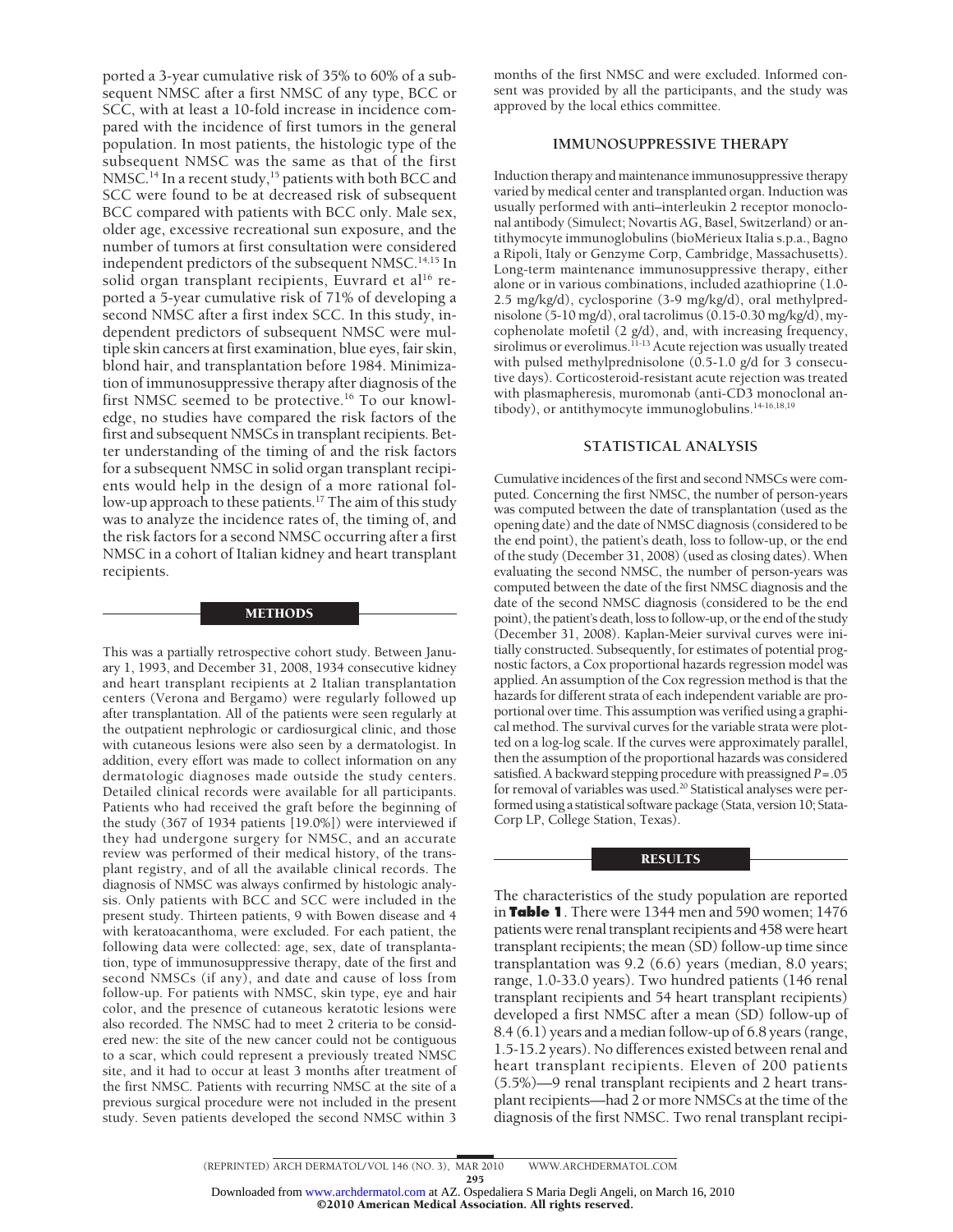| <b>Characteristic</b>                 | <b>Renal Transplant Recipients</b><br>$(n=1476)$ | <b>Heart Transplant Recipients</b><br>$(n=458)$ |  |  |
|---------------------------------------|--------------------------------------------------|-------------------------------------------------|--|--|
| Sex, No. M/F                          | 974/502                                          | 370/88                                          |  |  |
| Age at transplantation, y             |                                                  |                                                 |  |  |
| Mean (SD)                             | 44.4 (16.7)                                      | 50.1(15.1)                                      |  |  |
| Median (range)                        | 43.8 (20.1-60.8)                                 | 53.4 (26.3-65.9)                                |  |  |
| Posttransplantation person-years, No. | 14675                                            | 4214                                            |  |  |
| Follow-up after transplantation, y    |                                                  |                                                 |  |  |
| Mean (SD)                             | 9.4(7.0)                                         | 8.7(4.8)                                        |  |  |
| Median (range)                        | $8(1.0-33.0)$                                    | $9(1.0-20.0)$                                   |  |  |
| Immunosuppressive therapy, No. (%)    |                                                  |                                                 |  |  |
| 1 Drug $+$ prednisolone               | 664 (45.0)                                       | 279 (60.9)                                      |  |  |
| 2 Drugs $+$ prednisolone              | 812(55.0)                                        | 179 (39.1)                                      |  |  |
| Censored observations, No.            |                                                  |                                                 |  |  |
| Lost to follow-up                     | 75                                               | 5                                               |  |  |
| Death                                 | 133                                              | 49                                              |  |  |
| Chronic rejection of the graft        | 118                                              | 45                                              |  |  |



**Figure 1.** Cumulative incidences of the first (A) and second (B) nonmelanoma skin cancers (NMSCs) in the study population. Vertical bars indicate 95% confidence intervals.

ents died of metastatic SCC. The cumulative incidence of the first NMSC since transplantation increased progressively from 0.4% after 1 year to 21.3% after 20 years (**Figure 1**A). The 3-year risk of the primary NMSC was 2.1%. Of the 200 patients with a primary NMSC, 91 (45.5%) had a second NMSC after a mean (SD) follow-up since the first NMSC of 2.2 (2.1) years and a median follow-up of 1.4 years (range, 3 months to 10 years). The cumulative incidence of the second NMSC was much higher and also increased over time from 14.4% after 1 year to 61.5% after 10 years (Figure 1B). The 3-year risk of a second NMSC was 32.2%. Patients with a first NMSC had a probability of developing a second NMSC after 1, 3, 5, and 10 years of 33, 49, 10, and 6 times higher than that in patients with no previous NMSC. **Table 2** describes the clinical characteristics of patients with a first NMSC and of those with a second NMSC. The head and neck were the most commonly affected sites. Most patients with NMSC belonged to phototypes III and IV according to the Fitzpatrick scale. When statistical analyses were stratified according to the

transplanted organ, no substantial differences were observed. **Table 3** shows the risk factors for the onset of the first and second NMSCs calculated using the Cox proportional hazards regression model. Older age at the time of transplantation and male sex were independently related to the first NMSC. The second NMSC was not related to sex, age at transplantation, type of transplanted organ, type of immunosuppressive therapy, length of follow-up at the diagnosis of the first NMSC, and type of the first NMSC. In a further analysis that considered the subsequent BCC and SCC as separate end points, the histologic type of the first NMSC strongly predicted the risk of a subsequent NMSC of the same type (Table 3 and **Figure 2**). Further analysis taking into account the skin site of the first cancer (photo exposed vs non–photo exposed), phototype, eye and hair color, and the presence of actinic keratoses at diagnosis of the first NMSC gave no statistically significant results (data not shown). Types and dosages of immunosuppressive drugs were not changed after diagnosis of the first NMSC.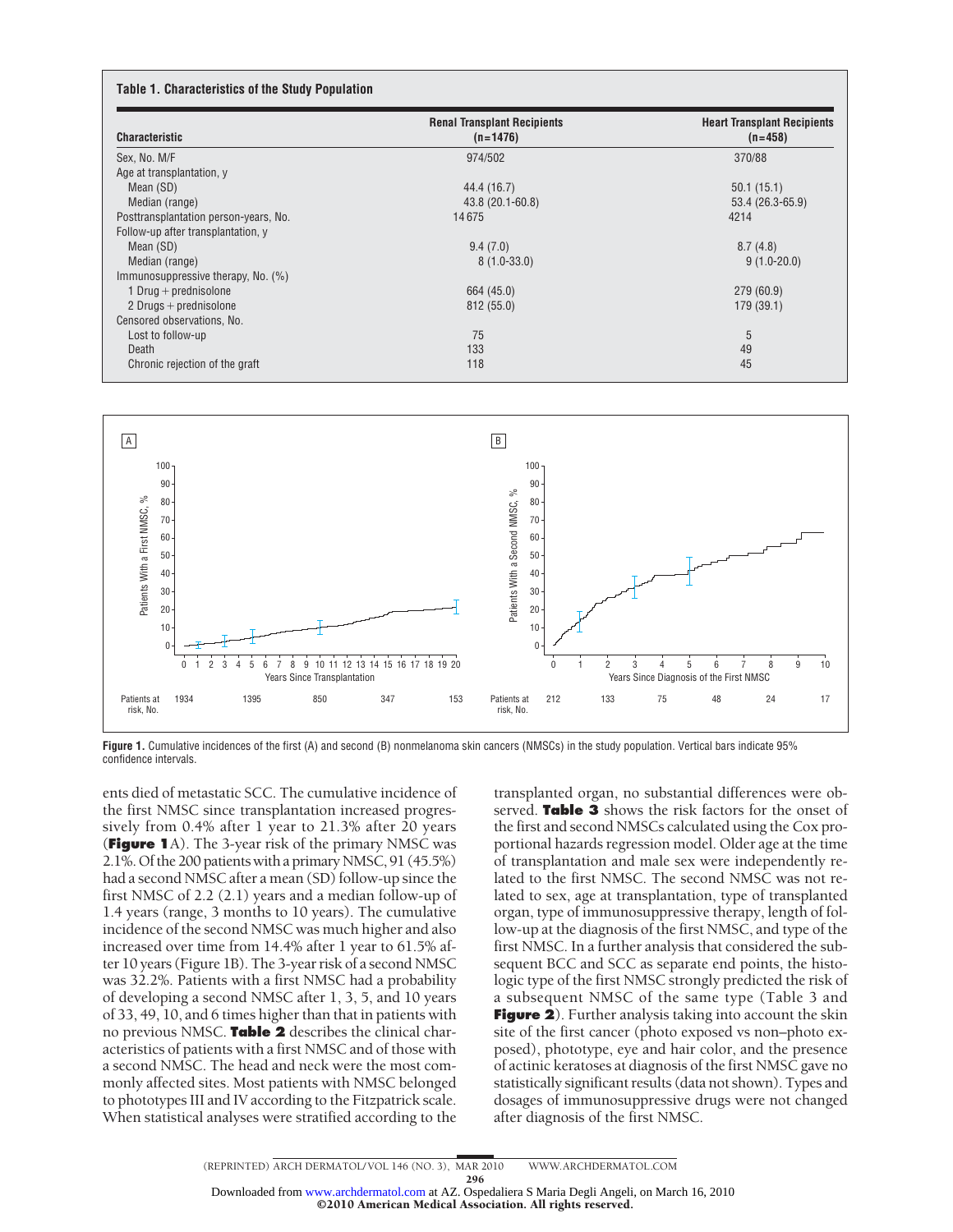| <b>Characteristic</b>                                      | Patients With a First NMSC (n=200) | Patients With a Second NMSC (n=91) |  |  |  |
|------------------------------------------------------------|------------------------------------|------------------------------------|--|--|--|
| Follow-up at diagnosis of NMSC, y                          |                                    |                                    |  |  |  |
| Mean (SD)                                                  | 8.4 $(6.1)^a$                      | 2.2 $(2.1)^b$                      |  |  |  |
| Median (range)                                             | $6.8(1.5-15.2)$                    | $1.4(0.2-10)$                      |  |  |  |
| Type of transplanted organ, No. (%)                        |                                    |                                    |  |  |  |
| Kidney                                                     | 146 (73.0)                         | 71 (78.0)                          |  |  |  |
| Heart                                                      | 54 (27.0)                          | 20(22.0)                           |  |  |  |
| Type of NMSC, No. (%)                                      |                                    |                                    |  |  |  |
| <b>SCC</b>                                                 | 109(54.5)                          | 50 (54.9)                          |  |  |  |
| <b>BCC</b>                                                 | 91(45.5)                           | 41(45.1)                           |  |  |  |
| Site of NMSC, No. (%)                                      |                                    |                                    |  |  |  |
| Head and neck                                              | 117(58.5)                          | 50 (54.9)                          |  |  |  |
| Trunk                                                      | 44 (22.0)                          | 16(17.6)                           |  |  |  |
| Upper arms                                                 | 34 (17.0)                          | 14(15.4)                           |  |  |  |
| Lower legs                                                 | 5(2.5)                             | 11(12.1)                           |  |  |  |
| Immunosuppressive therapy, No. (%)                         |                                    |                                    |  |  |  |
| 1 Drug + prednisolone                                      | 105(52.5)                          | 35(38.5)                           |  |  |  |
| 2 Drugs + prednisolone                                     | 95 (47.5)                          | 56 (61.5)                          |  |  |  |
| Eye color, No. (%)                                         |                                    |                                    |  |  |  |
| <b>Black or brown</b>                                      | 108(54.0)                          | 47(51.6)                           |  |  |  |
| Blue or green                                              | 92(46.0)                           | 44 (48.4)                          |  |  |  |
| Hair color, No. (%)                                        |                                    |                                    |  |  |  |
| <b>Black or brown</b>                                      | 151 (75.5)                         | 65 (71.4)                          |  |  |  |
| Blond or red                                               | 49 (24.5)                          | 26(28.6)                           |  |  |  |
| Skin type according to the Fitzpatrick scale, No. $(\%)^c$ |                                    |                                    |  |  |  |
| I                                                          | 11(5.5)                            | 5(5.5)                             |  |  |  |
| $\mathsf{I}$                                               | 29 (14.5)                          | 15(16.5)                           |  |  |  |
| $\mathbf{III}$                                             | 100(50.0)                          | 43 (47.3)                          |  |  |  |
| IV                                                         | 60(30.0)                           | 28 (30.8)                          |  |  |  |
| Presence of actinic keratoses, No. (%)                     |                                    |                                    |  |  |  |
| $0 - 5$                                                    | 132 (66.0)                         | 53 (58.2)                          |  |  |  |
| >5                                                         | 68 (34.0)                          | 38(41.8)                           |  |  |  |

Abbreviations: BCC, basal cell carcinoma; NMSC, nonmelanoma skin cancer; SCC, squamous cell carcinoma.<br><sup>a</sup>Follow-up at diagnosis of the first NMSC was measured from transplantation.

<sup>b</sup> Follow-up at diagnosis of the second NMSC was measured from the date of the first NMSC.

<sup>c</sup> Phototype I (scores 0-7): white, very fair; red or blond hair; blue eyes; freckles; always burns, never tans. Phototype II (scores 8-16): white, fair; red or blond hair; blue, hazel, or green eyes; usually burns, tans with difficulty. Phototype III (scores 17-25): cream white, fair; any eye or hair color; very common; sometimes mild burn, gradually tans. Phototype IV (scores 25-30): dark brown; typical Mediterranean Caucasian skin; rarely burns, tans with ease.

#### **Table 3. Risk Factors for Onset of the First NMSC in the Whole Study Cohort of 1934 Patients and of the Second NMSC in 200 Patients With a First NMSC**

|                                                   |                  | <b>First NMSC</b>                           |            |                  | <b>Subsequent NMSC</b>                      |                       | <b>Subsequent BCC</b>                       |            | <b>Subsequent SCC</b>                 |            |
|---------------------------------------------------|------------------|---------------------------------------------|------------|------------------|---------------------------------------------|-----------------------|---------------------------------------------|------------|---------------------------------------|------------|
| <b>Risk Factor</b>                                | Patients,<br>No. | <b>Hazard Ratio<sup>a</sup></b><br>(95% CI) | P<br>Value | Patients,<br>No. | <b>Hazard Ratio<sup>a</sup></b><br>(95% CI) | $\mathsf{P}$<br>Value | <b>Hazard Ratio<sup>a</sup></b><br>(95% CI) | P<br>Value | Hazard Ratio <sup>a</sup><br>(95% CI) | P<br>Value |
| Sex                                               |                  |                                             |            |                  |                                             |                       |                                             |            |                                       |            |
| Female                                            | 590              | 1 [Reference]                               |            | 40               | 1 [Reference]                               |                       | 1 [Reference]                               |            | 1 [Reference]                         |            |
| Male                                              | 1344             | $1.6(1.2-2.3)$                              | .007       | 160              | $1.2(0.6-2.0)$                              | .60                   | $1.3(0.5-3.1)$                              | .54        | $1.6(0.6-4.1)$                        | .27        |
| Type of transplanted organ                        |                  |                                             |            |                  |                                             |                       |                                             |            |                                       |            |
| Heart                                             | 458              | 1 [Reference]                               |            | 54               | 1 [Reference]                               |                       | 1 [Reference]                               |            | 1 [Reference]                         |            |
| Kidney                                            | 1476             | $0.8(0.6-1.2)$                              | .49        | 146              | $0.9(0.5-1.5)$                              | .71                   | $0.6(0.2-1.5)$                              | .32        | $0.7(0.2-1.6)$                        | .42        |
| Age at transplantation, y                         |                  |                                             |            |                  |                                             |                       |                                             |            |                                       |            |
| $<$ 30                                            | 370              | 1 [Reference]                               |            | 22               | 1 [Reference]                               |                       | 1 [Reference]                               |            | 1 [Reference]                         |            |
| $30 - 50$                                         | 821              | $2.2(1.3-3.5)$                              | .002       | 84               | $1.2(0.5-2.3)$                              | .74                   | $1.2(0.3-4.4)$                              | .73        | $0.7(0.2-2.5)$                        | .67        |
| >50                                               | 743              | $5.4(3.2-9.0)$                              | < .001     | 94               | $1.1(0.5-2.7)$                              | .68                   | $1.0(0.2-4.3)$                              | .92        | $1.2(0.3-5.0)$                        | .76        |
| Immunosuppressive therapy                         |                  |                                             |            |                  |                                             |                       |                                             |            |                                       |            |
| 1 Drug + prednisolone                             | 951              | 1 [Reference]                               |            | 99               | 1 [Reference]                               |                       | 1 [Reference]                               |            | 1 [Reference]                         |            |
| 2 Drugs $+$ prednisolone                          | 983              | $1.3(0.9-1.7)$                              | .13        | 101              | $0.6(0.3-1.0)$                              | .09                   | $0.4(0.2-1.0)$                              | .054       | $0.7(0.3-1.4)$                        | .42        |
| Years from transplantation<br>to diagnosis of the | <b>NA</b>        | <b>NA</b>                                   | <b>NA</b>  | <b>NA</b>        | $0.9(0.9-1.0)$                              | .89                   | $0.9(0.9-1.0)$                              | .41        | $1.0(0.9-1.0)$                        | .36        |
| first NMSC <sup>b</sup>                           |                  |                                             |            |                  |                                             |                       |                                             |            |                                       |            |
| Type of the first NMSC                            |                  |                                             |            |                  |                                             |                       |                                             |            |                                       |            |
| <b>SCC</b>                                        | <b>NA</b>        | <b>NA</b>                                   | <b>NA</b>  | 109              | 1 [Reference]                               |                       | 1 [Reference]                               |            | 1 [Reference]                         |            |
| <b>BCC</b>                                        | <b>NA</b>        | <b>NA</b>                                   | <b>NA</b>  | 91               | $0.8(0.5-1.3)$                              | .61                   | $3.8(1.6-8.9)$                              | .002       | $0.2(0.1-0.4)$                        | < .001     |

Abbreviations: BCC, basal cell carcinoma; CI, confidence interval; NA, not applicable; NMSC, nonmelanoma skin cancer; SCC, squamous cell carcinoma.<br><sup>a</sup>Multivariate estimates were derived using a Cox proportional hazards re

<sup>b</sup> The length of follow-up from transplantation to diagnosis of the first NMSC was inserted in the model as a continuous variable.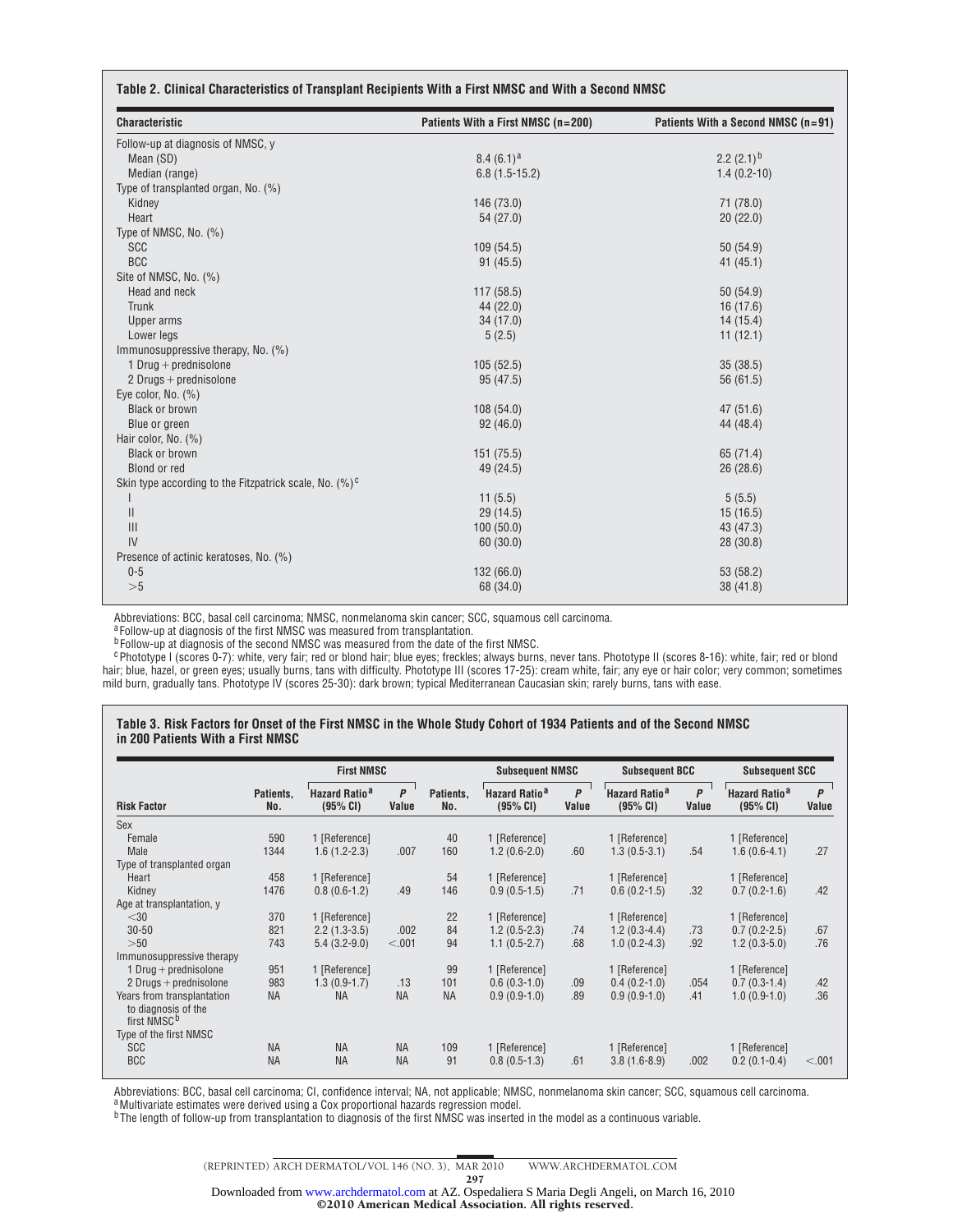

**Figure 2.** Cumulative incidences of the second basal cell carcinoma (BCC) (A) and of the second squamous cell carcinoma (SCC) (B) in the study population, stratified according to the type of the first nonmelanoma skin cancer (NMSC). Vertical bars indicate 95% confidence intervals.

The main finding of the present study was that transplant recipients with a first NMSC have an increased longterm probability of developing a subsequent NMSC compared with patients with no previous NMSC, thus confirming the findings of Euvrard et al.<sup>16</sup> In the present cohort, the 5-year risk of subsequent NMSC was 41.8%, which is significantly lower than that in the study by Euvrard et al,<sup>16</sup> a difference possibly related to the lower incidence of NMSC in the present study population compared with other studies conducted in northern Europe,

**COMMENT** 

Australia, and Canada.<sup>1-8</sup> None of the clinical risk factors for the first NMSC could predict the onset of the second NMSC, possibly because the risk factors for the first NMSC remain in the patients who develop another. The number of patients with actinic keratoses was higher in patients with and without a subsequent cancer. Only a few of these patients had other risk factors, such as fair skin, blond hair, blue eyes, or multiple skin cancers at the first consultation. Most patients with NMSC belonged to phototypes III and IV, the most common phototypes observed in the nonimmunosuppressed Italian population. Time since transplantation at diagnosis of the first cancer could not predict onset of the subsequent NMSC, supporting the need for regular long-term dermatologic surveillance of all the transplant recipients.

A possible bias in this study was the lack of data about sun exposure (for work and leisure) before and after transplantation and the adoption of sun-protective measures after diagnosis of the first NMSC; however, patients are often not reliable when reporting this information.

The impact of a specific type of immunosuppressive therapy on the onset of skin cancer has been extensively investigated but is still unclear.<sup>2,12,13</sup> In a previous study<sup>4</sup> and in the present data, the risk of NMSC was not related to a specific immunosuppressive regimen. Study-

ing the effect of a single drug protocol may be difficult because the type and amount of immunosuppressive drugs can change during follow-up. Reductions of immunosuppressive therapy, administration of oral retinoids, and conversion to sirolimus-based immunosuppressive therapy have been proposed to reduce the risk of subsequent NMSC in transplant recipients.21-23 However, at the time of this writing, these protocols were not in use in the transplantation centers of Verona and Bergamo.

In the present cohort, the histologic type of the first NMSC strongly predicted the risk of having a subsequent NMSC of the same type, thus confirming data observed in nonimmunosuppressed patients.<sup>14</sup> This finding may affect the clinical management of patients, especially those with SCC, which may be aggressive and metastatic, as observed in 2 of the present patients. In conclusion, these data demonstrate that solid organ transplant recipients with a first NMSC are at high risk for a second NMSC. No clinical predictors are currently recognized. Intensive lifelong dermatologic follow-up is advisable for these patients.

## **Accepted for Publication:** November 5, 2009.

**Correspondence:** Gianpaolo Tessari, MD, Section of Dermatology and Venereology, Department of Biomedical and Surgical Sciences, University of Verona, Piazzale A. Stefani 1, 37126 Verona, Italy (gianpaolo.tessari@azosp.vr.it). **Author Contributions:** Dr Tessari had full access to all the data in the study and takes responsibility for the integrity of the data and the accuracy of the data analysis. *Study concept and design:* Tessari, Naldi, Boschiero, Fiocchi, and Girolomoni. *Acquisition of data*: Tessari, Nacchia, Fior, Forni, Rugiu, Faggian, Sassi, and Gotti. *Analysis and interpretation of data:* Tessari, Naldi, and Talamini. *Drafting of the manuscript*: Tessari, Rugiu, Sassi, Girolomoni, Gotti, and Fiocchi. *Critical revision of the manuscript for important intellectual content*: Naldi, Boschiero, Nacchia, Fior, Forni, Faggian, Sassi, Talamini, and